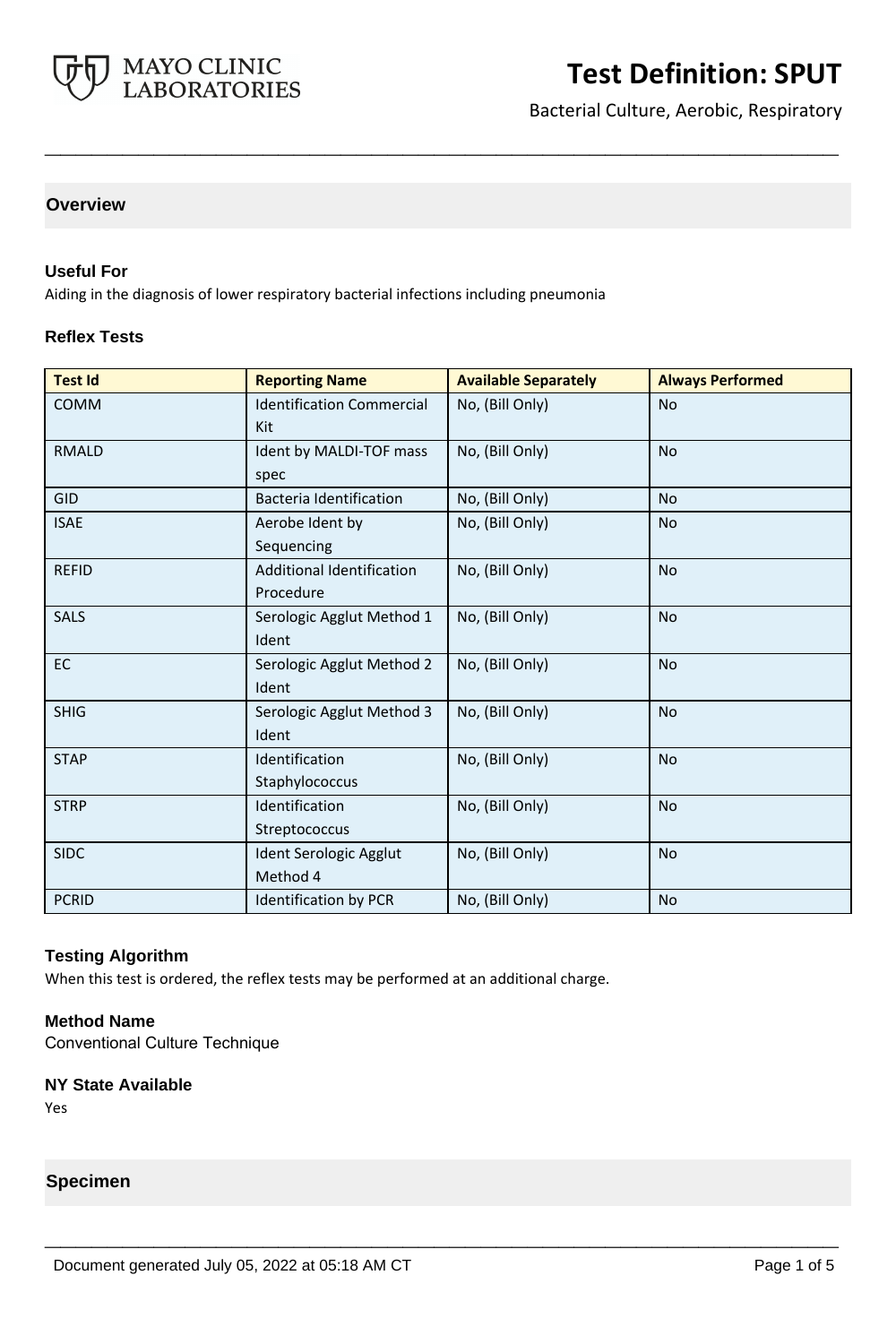

# **Test Definition: SPUT**

Bacterial Culture, Aerobic, Respiratory

## **Specimen Type**

Varies

## **Ordering Guidance**

If susceptibilities are also desired, order SPUTS / Bacterial Culture, Aerobic, Respiratory with Antimicrobial Susceptibilities, Varies.

**\_\_\_\_\_\_\_\_\_\_\_\_\_\_\_\_\_\_\_\_\_\_\_\_\_\_\_\_\_\_\_\_\_\_\_\_\_\_\_\_\_\_\_\_\_\_\_\_\_\_\_**

**Shipping Instructions Specimen must arrive within 24 hours of collection.**

# **Necessary Information**

**Specimen source is required.**

#### **Specimen Required**

**Patient Preparation:** Have patient rinse his/her mouth with water immediately prior to specimen collection. This reduces the number of contaminating oropharyngeal bacteria.

**Specimen Type:** Respiratory

**Sources:** Sputum, bronchoalveolar lavage, trachea, endotracheal tube, etc.

**Container/Tube:** Sterile container

**Specimen Volume:** Entire specimen

**Collection Instructions:** An **early-morning** expectorated sputum is preferred.

#### **Specimen Minimum Volume**

2 mL

#### **Reject Due To**

All specimens will be evaluated at Mayo Clinic Laboratories for test suitability.

#### **Specimen Stability Information**

| <b>Specimen Type</b> | <b>Temperature</b>       | <b>Time</b> | <b>Special Container</b> |
|----------------------|--------------------------|-------------|--------------------------|
| Varies               | Refrigerated (preferred) |             |                          |
|                      | Ambient                  |             |                          |

# **Clinical & Interpretive**

#### **Clinical Information**

Common bacterial agents of acute pneumonia include: *Streptococcus pneumoniae*, *Staphylococcus aureus*, *Haemophilus influenzae*, *Pseudomonas aeruginosa*, and members of the *Enterobacteriaceae* (*Escherichia coli*, *Klebsiella* species, and *Enterobacter* species). Clinical history, physical examination, and chest X-ray are usually adequate for the diagnosis of pneumonia, and antimicrobial treatment is typically based on these findings.

Culture of expectorated sputum is used by some for the evaluation of pneumonia, although controversy exists regarding this practice; both sensitivity and specificity of sputum cultures are generally regarded as poor (<50%). Specificity is

**\_\_\_\_\_\_\_\_\_\_\_\_\_\_\_\_\_\_\_\_\_\_\_\_\_\_\_\_\_\_\_\_\_\_\_\_\_\_\_\_\_\_\_\_\_\_\_\_\_\_\_**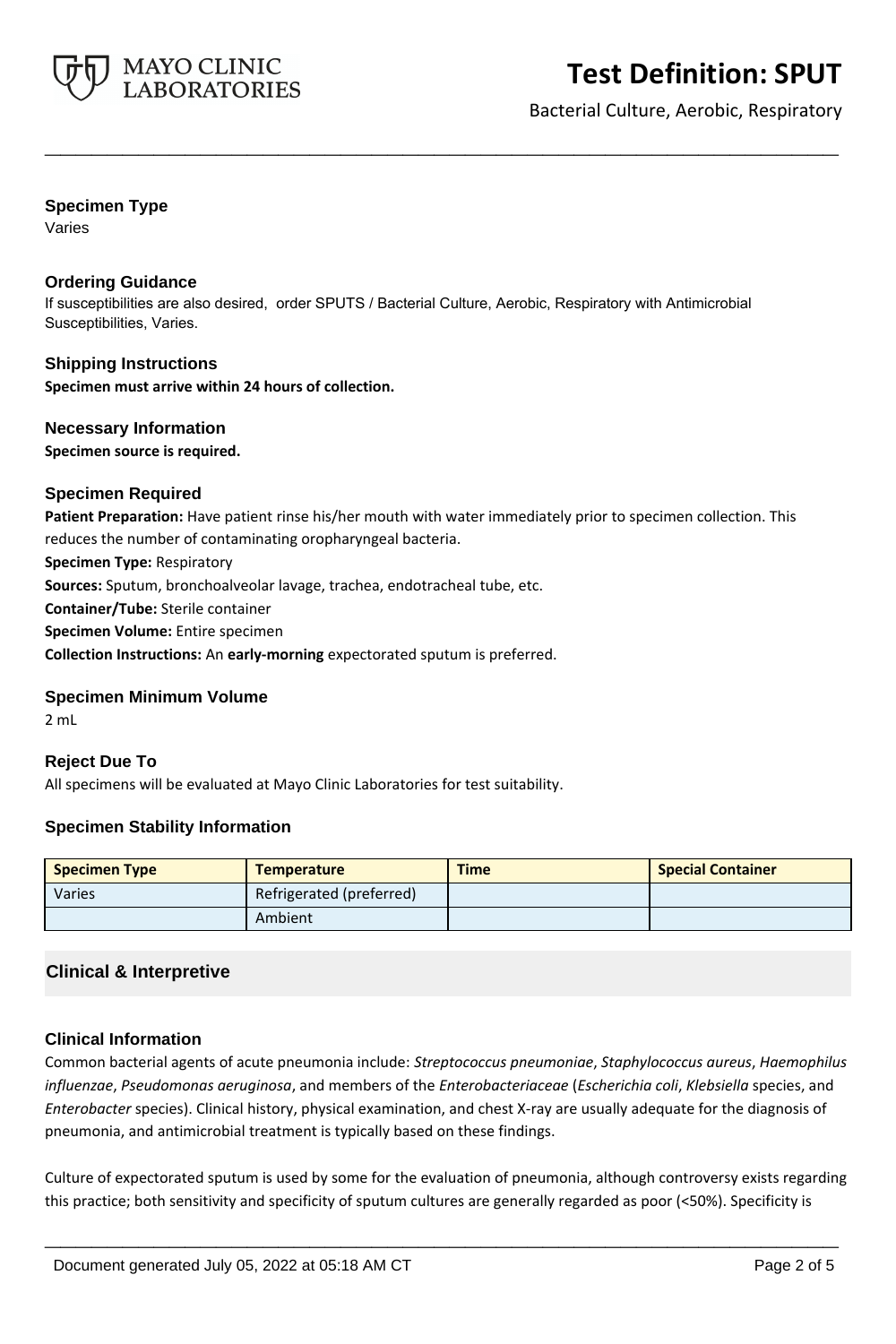

# **Test Definition: SPUT**

Bacterial Culture, Aerobic, Respiratory

improved by collecting expectorated purulent matter from the lower respiratory tract and avoiding mouth and oropharyngeal matter, thereby reducing contamination. Prior to culture, the specimen should be examined for the presence of white blood cells (evidence of purulent matter) and a paucity of squamous cells (evidence of minimal contamination by oral matter).

**\_\_\_\_\_\_\_\_\_\_\_\_\_\_\_\_\_\_\_\_\_\_\_\_\_\_\_\_\_\_\_\_\_\_\_\_\_\_\_\_\_\_\_\_\_\_\_\_\_\_\_**

Blood cultures should be performed to establish the definitive etiology of an associated pneumonia. However, only 20% to 30% of patients with bacterial pneumonia are bacteremic.

## **Reference Values**

No growth or usual flora Identification of probable pathogens

#### **Interpretation**

A negative test result is no growth of bacteria or growth of only usual flora. A negative result does not rule out all causes of infectious lung disease (see Cautions).

Organisms associated with lower respiratory tract infections are reported.

For positive test results, pathogenic bacteria are identified. Cystic fibrosis (CF) patients may be colonized or chronically infected by some organisms over a long period of time, therefore, positive results must be interpreted in conjunction with previous findings and the clinical picture to appropriately evaluate results.

#### **Cautions**

When culture of sputum is delayed, successful isolation of bacterial pathogens is less likely due to the overgrowth of usual oropharyngeal flora.

Some bacterial agents that cause lower respiratory infections (eg, mycobacteria, *Legionella* species, *Mycoplasma pneumoniae*) are not detected by this assay and require special procedures. If the bacterial culture is negative, clinicians should consider additional testing to detect other bacterial, viral, or fungal agents.

Results must be interpreted in conjunction with clinical findings and previous culture results.

#### **Clinical Reference**

1. Miller JM, Binnicker MJ, Campbell S, et al: A guide to utilization of the microbiology laboratory for diagnosis of infectious diseases: 2018 Update by the Infectious Diseases Society of America and the American Society for Microbiology. Clin Infect Dis. 2018 Aug 31;67(6):e1-e94. doi: 10.1093/cid/ciy381

2. Procop GW, Church DL, Hall GS, et al: Introduction to Microbiology Part II: Guidelines for the collection, transport, processing, analysis, and reporting of cultures from specific specimen sources. In: Koneman's Color Atlas and Textbook of Diagnostic Microbiology. 7th ed. Wolters Kluwer Lippincott Williams and Wilkins; 2017:66-110

# **Performance**

#### **Method Description**

All sputum and induced sputum specimens are screened microscopically by Gram stain to avoid culturing specimens that

**\_\_\_\_\_\_\_\_\_\_\_\_\_\_\_\_\_\_\_\_\_\_\_\_\_\_\_\_\_\_\_\_\_\_\_\_\_\_\_\_\_\_\_\_\_\_\_\_\_\_\_**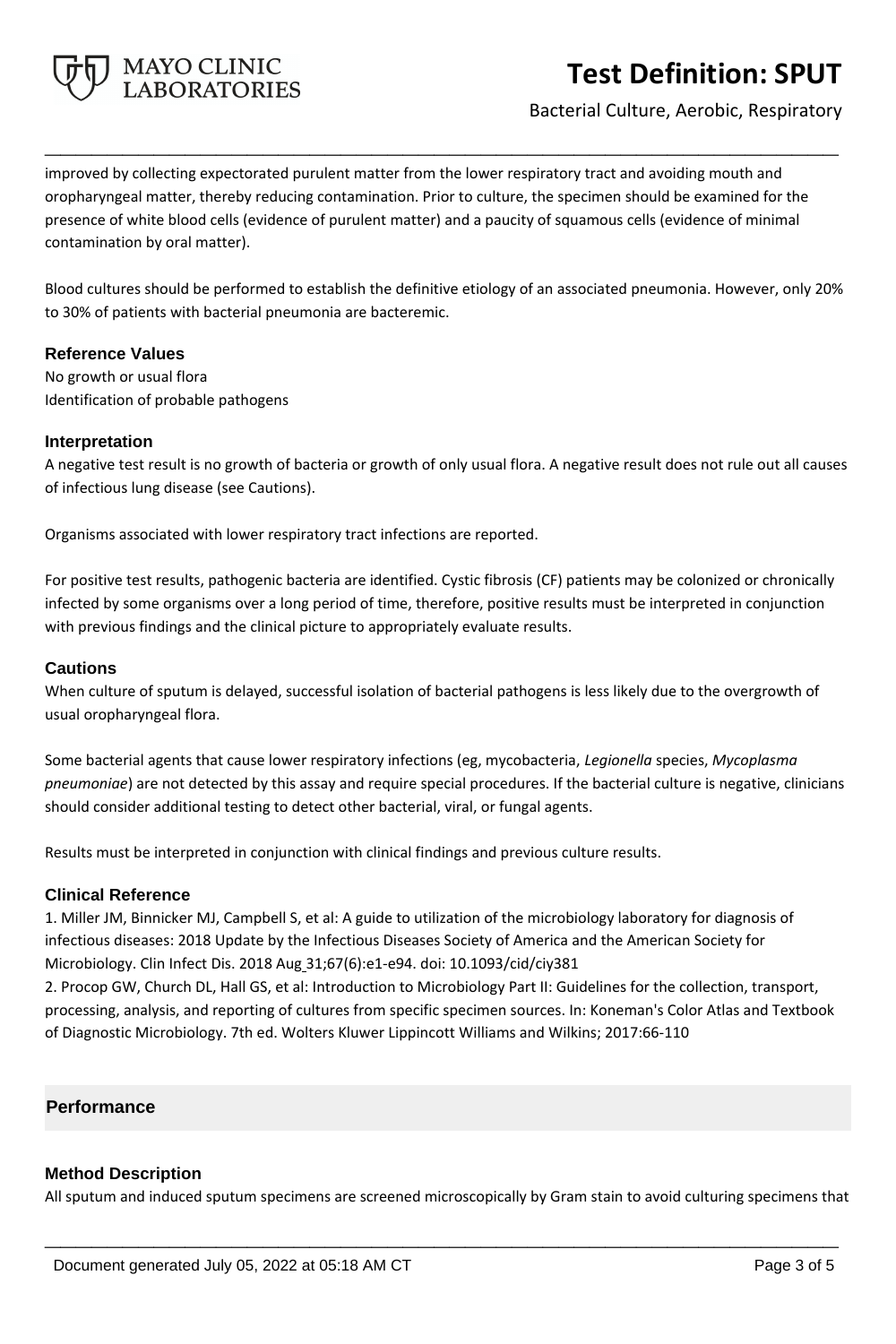

Bacterial Culture, Aerobic, Respiratory

do not represent lower respiratory secretions; specimens with more than 25 squamous epithelial cells per low-power field will not be cultured.

**\_\_\_\_\_\_\_\_\_\_\_\_\_\_\_\_\_\_\_\_\_\_\_\_\_\_\_\_\_\_\_\_\_\_\_\_\_\_\_\_\_\_\_\_\_\_\_\_\_\_\_**

Lower respiratory specimens are inoculated onto sheep blood agar, eosin methylene blue agar, and chocolate agar, and are incubated for 48 hours. Pathogens or possible pathogens are identified using 1 or a combination of the following techniques: commercial identification strips or panels, matrix-assisted laser desorption/ionization time-of-flight (MALDI-TOF) mass spectrometry, conventional biochemical tests, carbon source utilization, real-time polymerase chain reaction (RT-PCR), and nucleic acid sequencing of the 16S ribosomal RNA (rRNA) gene. The following organisms are identified and reported: *Streptococcus pneumoniae*; *Streptococcus pyogenes*; other beta-hemolytic *Streptococcus* species. groups B, C, and G; *Haemophilus* species; *Staphylococcus aureus*; *Moraxella catarrhalis*; *Neisseria meningitidis*; Gram-negative bacilli; and predominant yeast; or *Corynebacterium pseudodiphtheriticum/propinquum*. Other organisms are classified as usual oropharyngeal flora.(York MK, Gilligan P, Alby K: Lower respiratory tract cultures. In: Leber AL, ed. Clinical Microbiology Procedures Handbook. Vol 1. 4th ed. ASM Press; 2016:section 3.11.2)

**PDF Report** No

**Day(s) Performed** Monday through Sunday

**Report Available** 4 to 6 days

**Specimen Retention Time** 1 day

**Performing Laboratory Location** Rochester

# **Fees & Codes**

#### **Fees**

- Authorized users can sign in to [Test Prices](https://www.mayocliniclabs.com/customer-service/client-price-lookup/index.html?unit_code=SPUT) for detailed fee information.
- Clients without access to Test Prices can contact [Customer Service](http://www.mayocliniclabs.com/customer-service/contacts.html) 24 hours a day, seven days a week.
- Prospective clients should contact their Regional Manager. For assistance, contact [Customer Service.](http://www.mayocliniclabs.com/customer-service/contacts.html)

#### **Test Classification**

This test has been cleared, approved, or is exempt by the US Food and Drug Administration and is used per manufacturer's instructions. Performance characteristics were verified by Mayo Clinic in a manner consistent with CLIA requirements.

**\_\_\_\_\_\_\_\_\_\_\_\_\_\_\_\_\_\_\_\_\_\_\_\_\_\_\_\_\_\_\_\_\_\_\_\_\_\_\_\_\_\_\_\_\_\_\_\_\_\_\_**

#### **CPT Code Information**

87070-Bacteria, Culture, Aerobic, Respiratory 87077-Identification Commercial Kit (if appropriate)